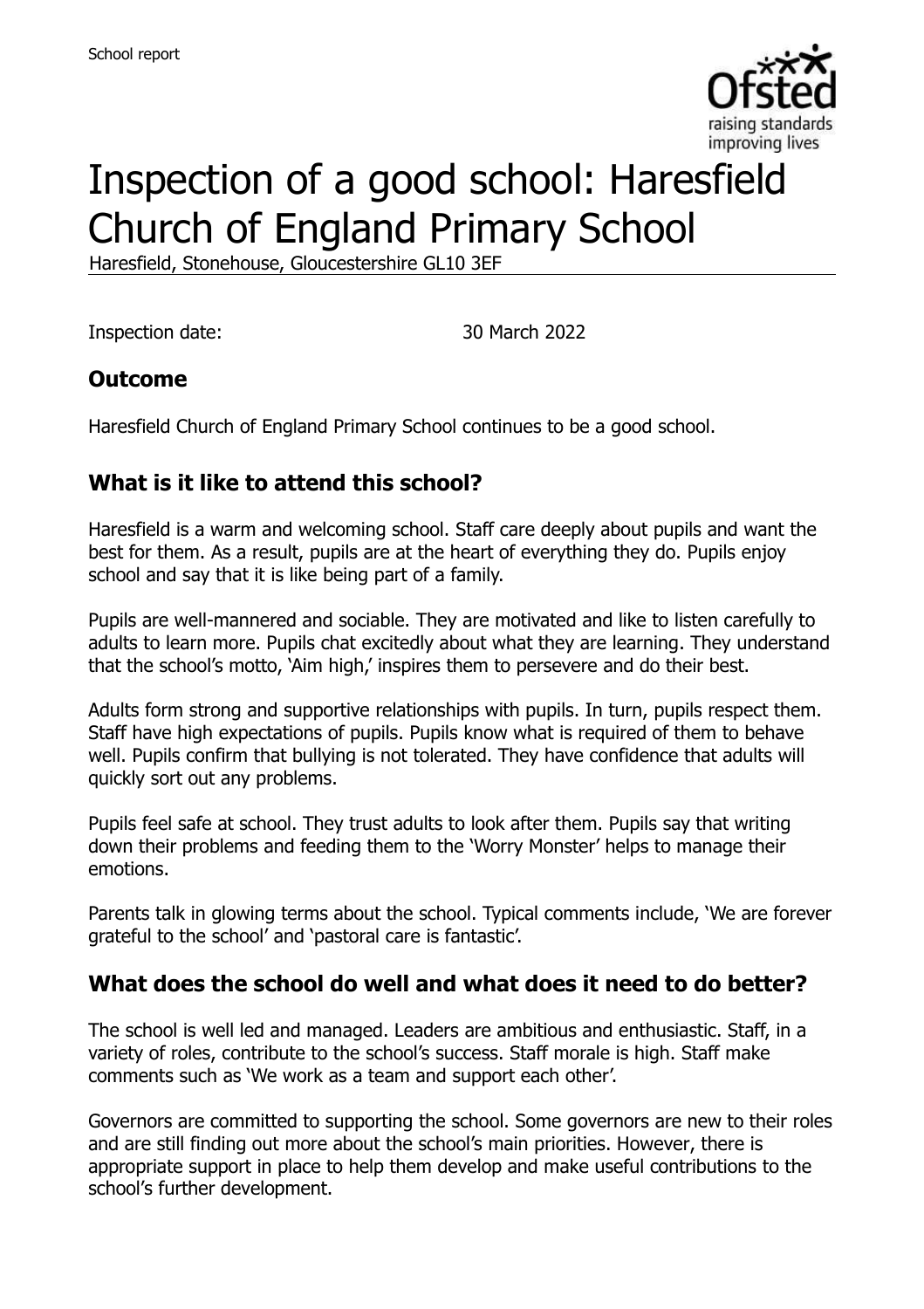

Staff know pupils and their families well. They are dedicated to providing pupils with a good education and supporting their well-being. Leaders and teachers ensure that there is a broad, rich curriculum in a wide range of subjects. However, in some subjects, the curriculum needs improving so that the building blocks of deep knowledge that pupils must learn are clearly identified and taught.

Staff inspire pupils to develop a love of reading. Children learn to read as soon as they start school. Pupils regularly practise phonics and wider reading skills. The school has invested in a range of exciting books to ignite pupils' enthusiasm for reading. Pupils enjoy reading for pleasure. They talk enthusiastically about gaining their 'reading passports'. Pupils listen intently when adults read stories to them.

The mathematics curriculum is mostly well planned and sequenced. Pupils use the school's 'do it, twist it, solve it' approach to apply what they know and practise their skills. For example, Year 4 pupils find fractions of amounts and Year 6 pupils convert imperial measurements into metric. Children in the early years develop their mathematical vocabulary when they compare objects, using words such as 'shorter', 'taller', 'most' and 'least'.

Pupils enjoy deepening their knowledge in history. For example, pupils in Years 5 and 6 considered the cause and impact of the Second World War. They also learned about the role of women during the war. However, the curriculum does not consistently support pupils in all year groups to develop and build the deep knowledge they need, in readiness for the next stage of their learning.

Pupils with special educational needs and/or disabilities are well supported. Leaders use their precise knowledge of pupils and understand their needs to ensure that pupils are provided with sharply focused teaching and effective pastoral support. This ensures that pupils learn the same curriculum as their peers.

Leaders ensure that there are a wide range of interesting experiences to support pupils' wider development. For example, pupils can learn to cook and play chess. Pupils enjoy residential trips where they learn to build rafts and go on boat trips. They visit other schools to learn about pupils of other faiths and cultures.

### **Safeguarding**

The arrangements for safeguarding are effective.

Staff understand that they have a duty to keep pupils safe. They know how and when to refer any concerns promptly. Leaders provide targeted support for pupils and families who need their help. They seek specialist advice, when required.

Leaders make the necessary checks to ensure staff are safe to work with children. They record this information thoroughly on the school's single central record.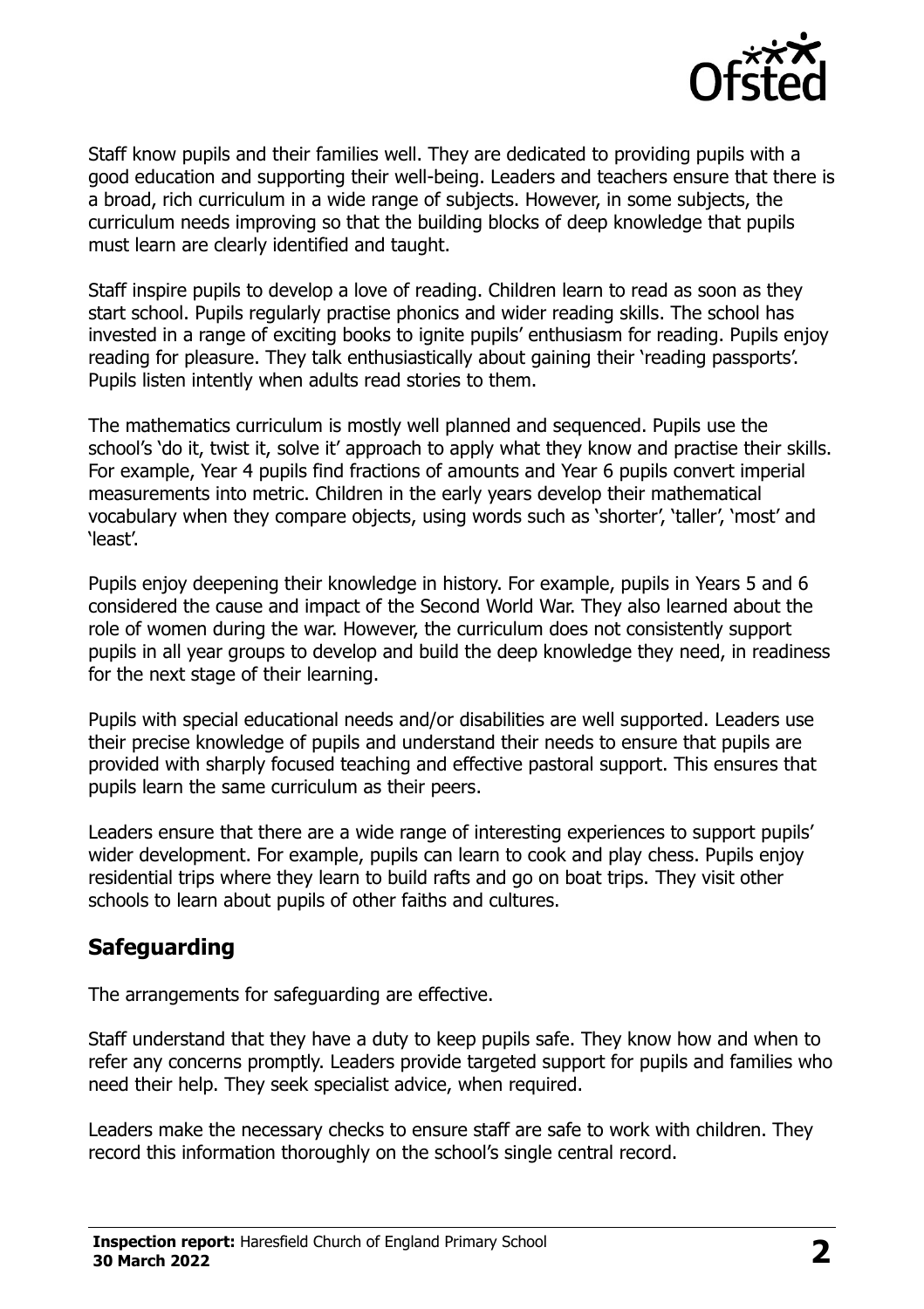

The curriculum helps pupils understand how to stay safe. For example, pupils learn about substance misuse and how to use the internet safely.

# **What does the school need to do to improve?**

# **(Information for the school and appropriate authority)**

In some subjects, the curriculum is not ambitious enough to enable all pupils to reach their potential. Teachers have not identified the precise building blocks of knowledge that pupils must learn, and by when. Leaders must improve the rigour and ambition of the curriculum so that pupils can develop the depth of knowledge they need to be fully prepared for what comes next.

# **Background**

When we have judged a school to be good, we will then normally go into the school about once every four years to confirm that the school remains good. This is called a section 8 inspection of a good or outstanding school, because it is carried out under section 8 of the Education Act 2005. We do not give graded judgements on a section 8 inspection. However, if we find evidence that a school would now receive a higher or lower grade, then the next inspection will be a section 5 inspection. Usually this is within one to two years of the date of the section 8 inspection. If we have serious concerns about safeguarding, behaviour or the quality of education, we will deem the section 8 inspection as a section 5 inspection immediately.

This is the second section 8 inspection since we judged the school to be good in May 2013.

### **How can I feed back my views?**

You can use [Ofsted Parent View](https://parentview.ofsted.gov.uk/) to give Ofsted your opinion on your child's school, or to find out what other parents and carers think. We use information from Ofsted Parent View when deciding which schools to inspect, when to inspect them and as part of their inspection.

The Department for Education has further [guidance](http://www.gov.uk/complain-about-school) on how to complain about a school.

If you are the school and you are not happy with the inspection or the report, you can [complain to Ofsted.](https://www.gov.uk/complain-ofsted-report)

# **Further information**

You can search for [published performance information](http://www.compare-school-performance.service.gov.uk/) about the school.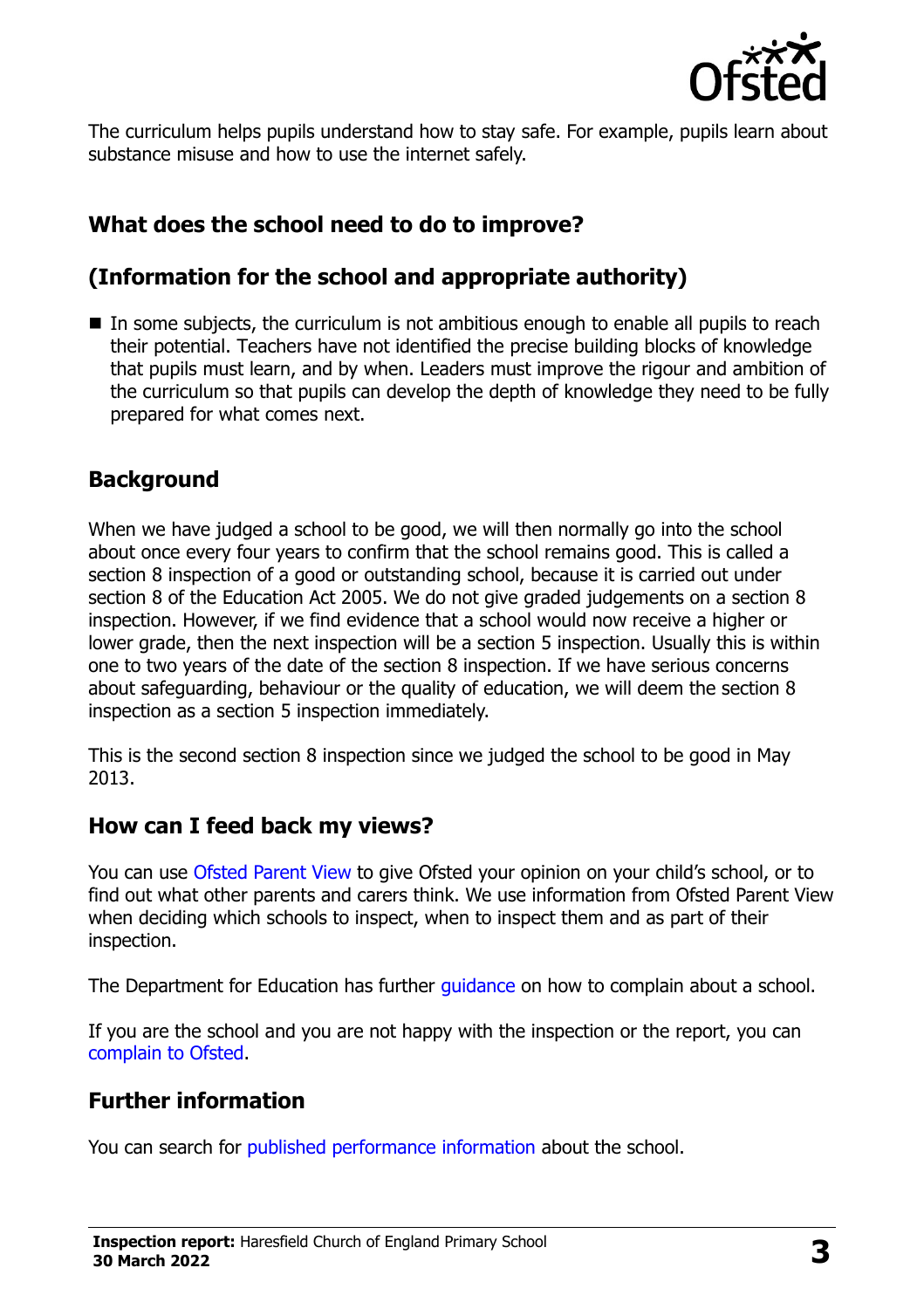

In the report, '[disadvantaged pupils](http://www.gov.uk/guidance/pupil-premium-information-for-schools-and-alternative-provision-settings)' refers to those pupils who attract government pupil premium funding: pupils claiming free school meals at any point in the last six years and pupils in care or who left care through adoption or another formal route.

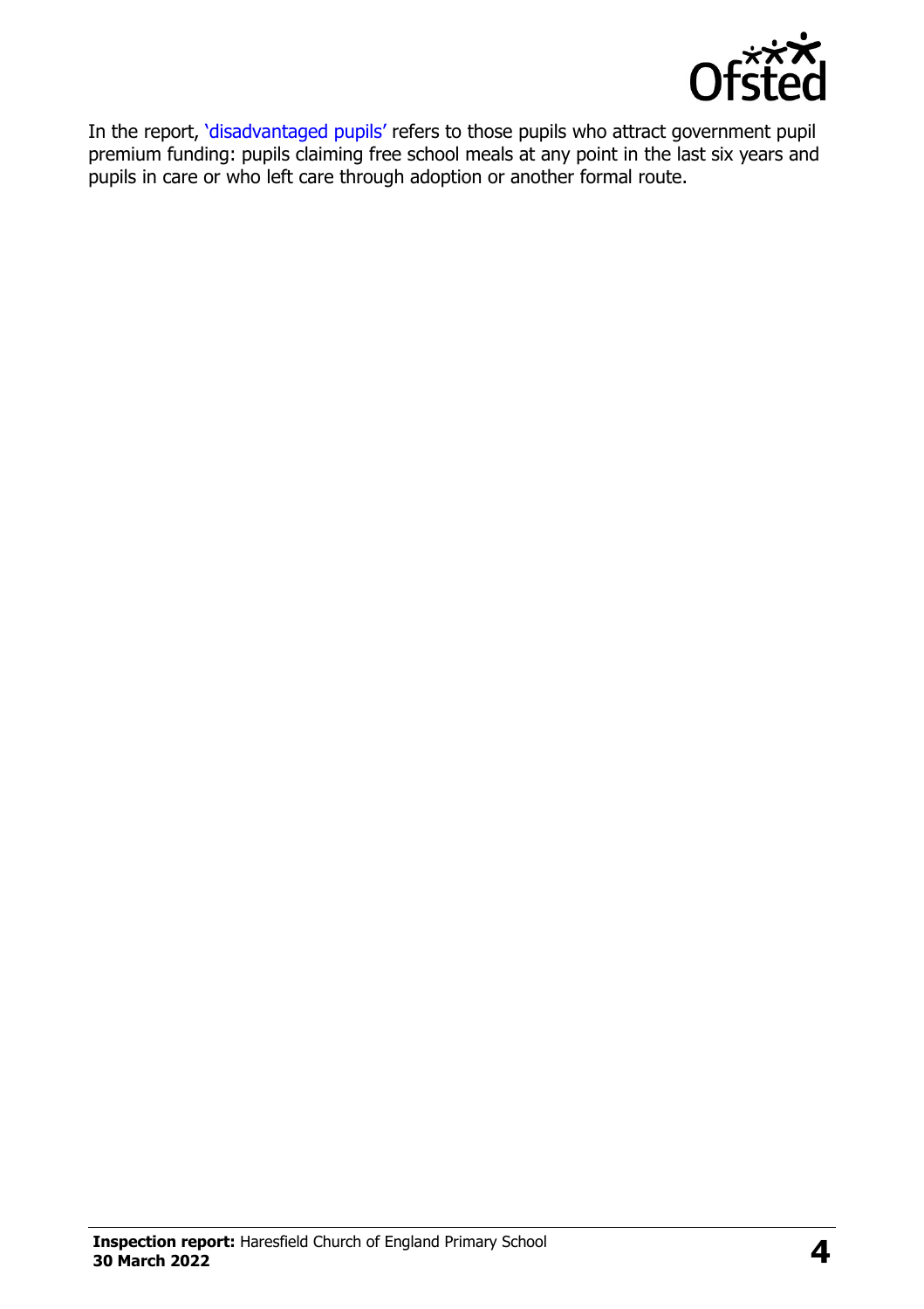

# **School details**

| Unique reference number             | 115626                                                               |
|-------------------------------------|----------------------------------------------------------------------|
| <b>Local authority</b>              | Gloucestershire                                                      |
| <b>Inspection number</b>            | 10226950                                                             |
| <b>Type of school</b>               | Primary                                                              |
| <b>School category</b>              | Voluntary controlled                                                 |
| Age range of pupils                 | 4 to 11                                                              |
| <b>Gender of pupils</b>             | Mixed                                                                |
| Number of pupils on the school roll | 106                                                                  |
| <b>Appropriate authority</b>        | The governing body                                                   |
| <b>Chair of governing body</b>      | <b>Richard Wells</b>                                                 |
| <b>Headteacher</b>                  | Rachel Bacon                                                         |
| Website                             | www.haresfieldschool.co.uk                                           |
| Date of previous inspection         | 7 February 2017, under section 8 of the<br><b>Education Act 2005</b> |

### **Information about this school**

■ The school is a Church of England school. Its last Statutory Inspection of Anglican and Methodist Schools took place in February 2020.

### **Information about this inspection**

- This was the first routine inspection the school received since the COVID-19 pandemic began. Inspectors discussed the impact of the pandemic with leaders and have taken that into consideration in their evaluation of the school.
- Inspectors held several meetings with the headteacher. An inspector also met with the special educational needs coordinator (SENCo).
- An inspector held a meeting with the chair and vice-chair of the governing body.
- An inspector met with a representative from the local authority, who is the school improvement partner. The school improvement partner also observed some of the meetings that inspectors held with the headteacher.
- **Inspectors carried out deep dives in these subjects: reading, mathematics and history.** For each deep dive, inspectors met with subject leaders, looked at curriculum plans,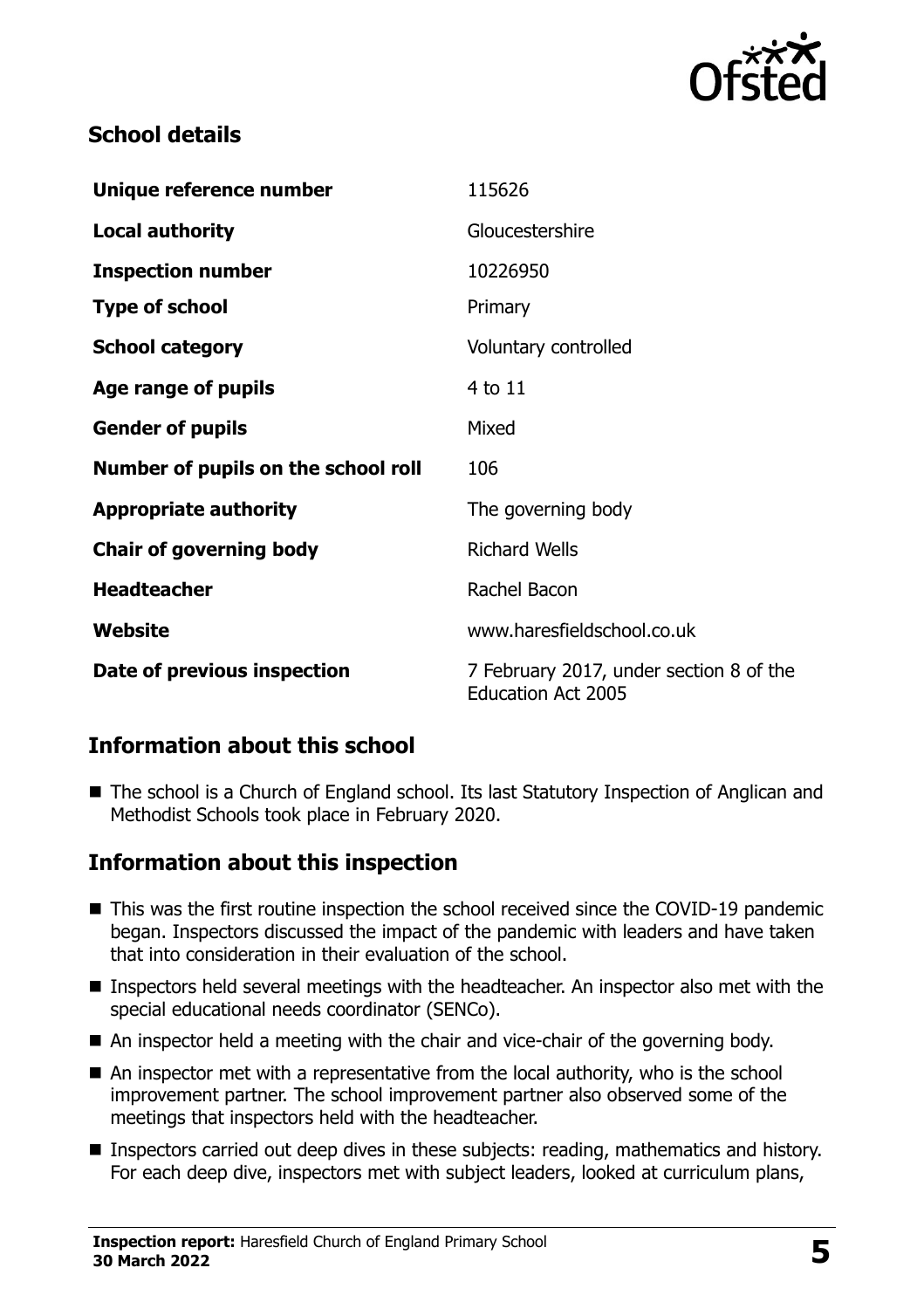

visited a sample of lessons, spoke to teachers, spoke to some pupils about their learning and looked at some samples of pupils' work.

- An inspector held a discussion with the headteacher and reviewed curriculum plans in music.
- Inspectors reviewed the school's safeguarding records and checked the school's single central record. They discussed safeguarding arrangements with the headteacher and the SENCo. Inspectors also spoke to pupils and adults about safety.
- **Inspectors observed pupils' behaviour at various times during the inspection, including** at breaktimes.
- **Inspectors spoke to pupils, staff and parents to gather their views on the school. The** lead inspector also reviewed 14 responses to Ofsted's online survey, Ofsted Parent View, along with 11 additional free-text comments. There were no responses to Ofsted's pupil survey or staff survey.

#### **Inspection team**

Catherine Beeks, lead inspector **Catherine Beeks**, lead inspector

Wendy Hanrahan **Ofsted Inspector**